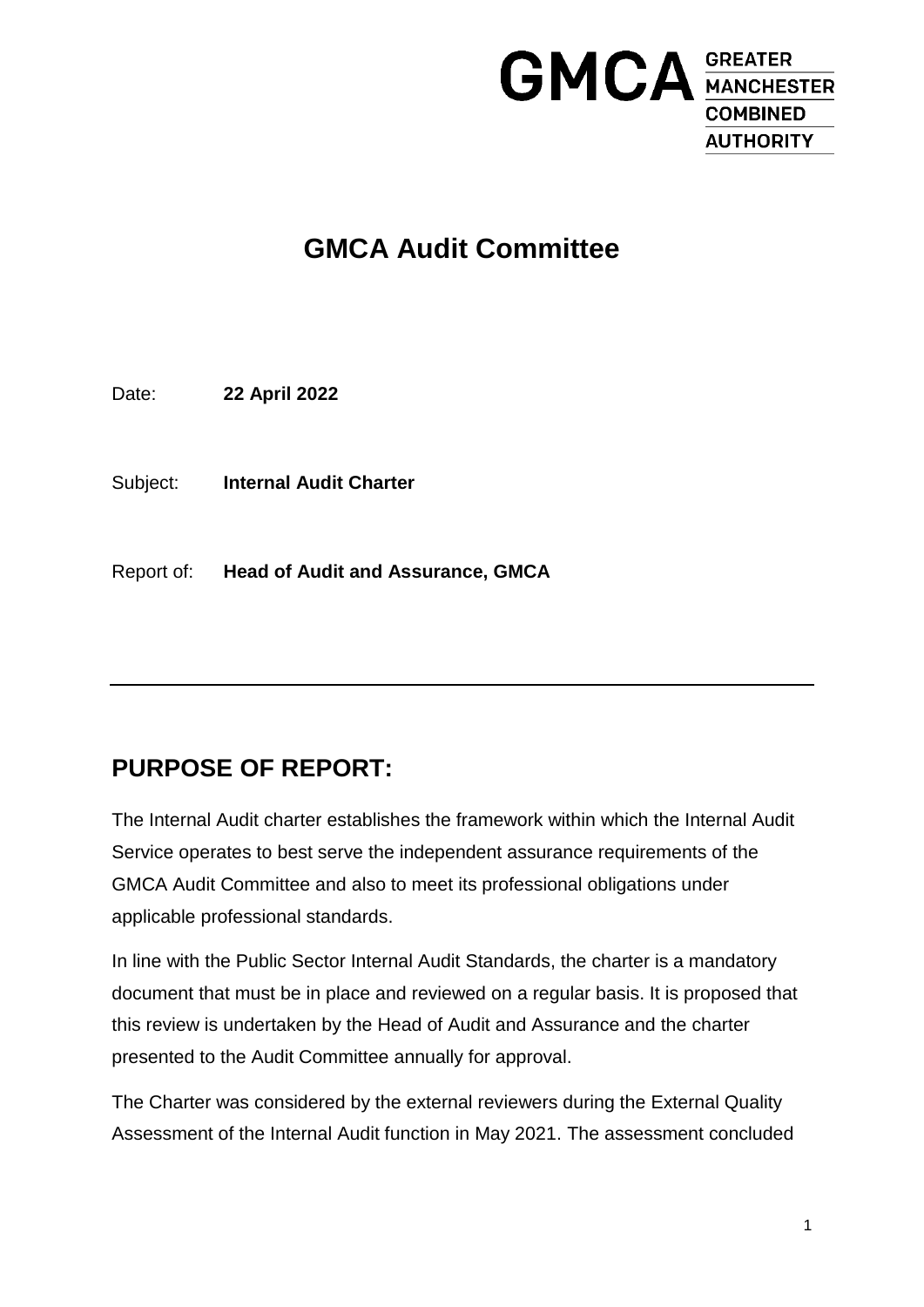that the existing charter conforms to the requirements under the Public Sector Internal Audit Standards (PSIAS).

One minor addition to the charter was recommended to ensure independence and objectivity are managed at an engagement level. Paragraph 9.8 has therefore been added: "At an engagement level, auditor independence and objectivity will be confirmed and documented at the planning stage. Wherever feasible within a small team, rotation of auditors will take place to ensure that objectivity can be maintained".

## **RECOMMENDATIONS:**

That the Audit Committee approve the Internal Audit Charter.

# **CONTACT OFFICERS:**

**Sarah Horseman, Head of Audit and Assurance - GMCA,** 

[sarah.horseman@greatermanchester-ca.gov.uk](mailto:sarah.horseman@greatermanchester-ca.gov.uk)

## **Equalities Impact, Carbon and Sustainability Assessment:**

N/A

## **Risk Management**

See Section

## **Legal Considerations**

N/A

## **Financial Consequences - Capital**

N/A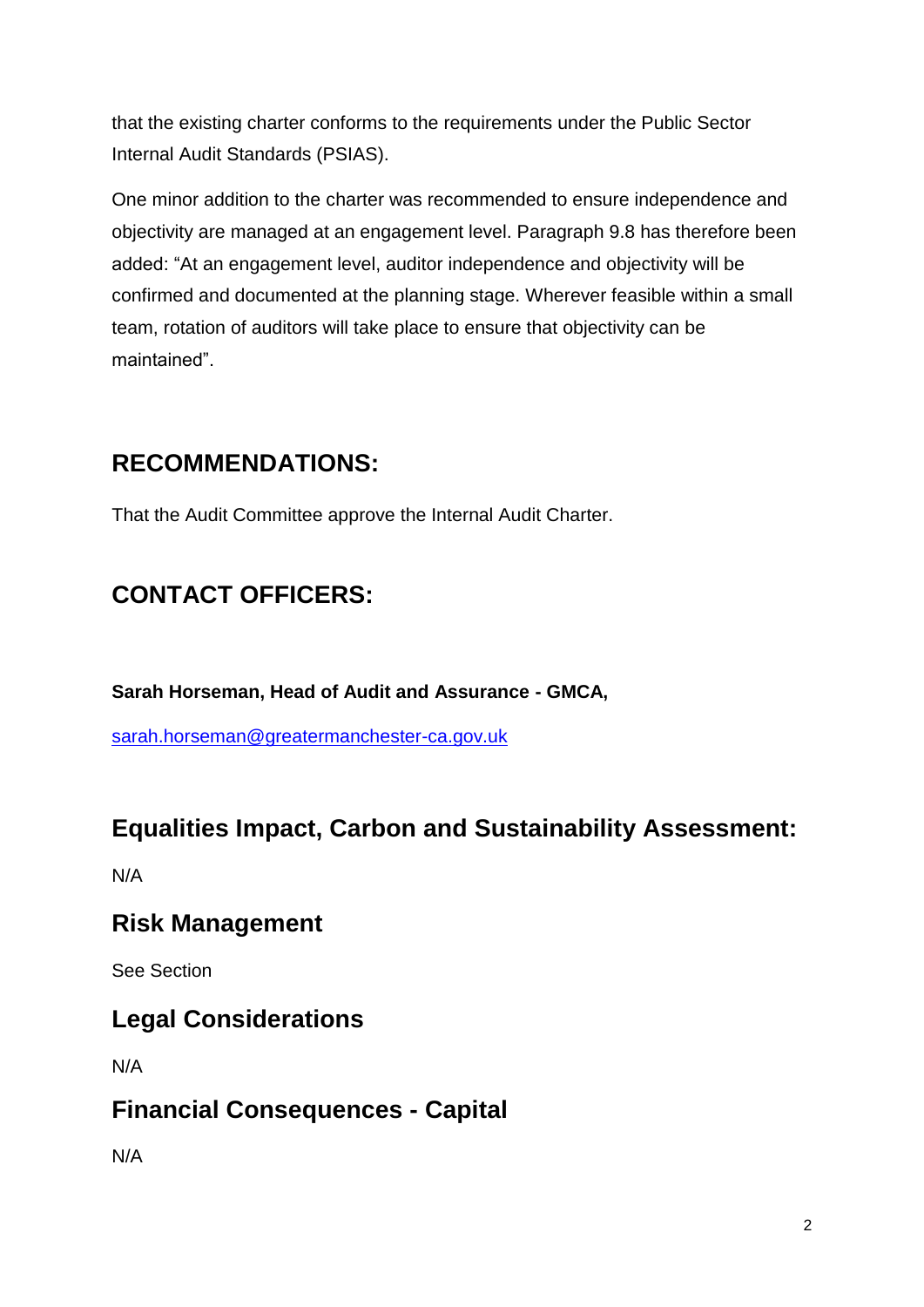# **Financial Consequences - Revenue**

N/A

Number of attachments included in the report:

# **BACKGROUND PAPERS:** N/A

| <b>TRACKING/PROCESS</b>                                           |                                |           |           |
|-------------------------------------------------------------------|--------------------------------|-----------|-----------|
|                                                                   |                                |           |           |
| Does this report relate to a major strategic decision, as set out |                                |           | <b>No</b> |
| in the GMCA Constitution?                                         |                                |           |           |
|                                                                   |                                |           |           |
|                                                                   |                                |           |           |
|                                                                   |                                |           |           |
|                                                                   |                                |           |           |
| <b>EXEMPTION FROM CALL IN</b>                                     |                                |           |           |
|                                                                   |                                |           |           |
| Are there any aspects in this report which                        |                                | <b>No</b> |           |
| means it should be considered to be                               |                                |           |           |
| exempt from call in by the relevant                               |                                |           |           |
| Scrutiny Committee on the grounds of                              |                                |           |           |
| urgency?                                                          |                                |           |           |
|                                                                   |                                |           |           |
| <b>TfGMC</b>                                                      | <b>Overview &amp; Scrutiny</b> |           |           |
|                                                                   | Committee                      |           |           |
|                                                                   |                                |           |           |
| N/A                                                               | N/A                            |           |           |
|                                                                   |                                |           |           |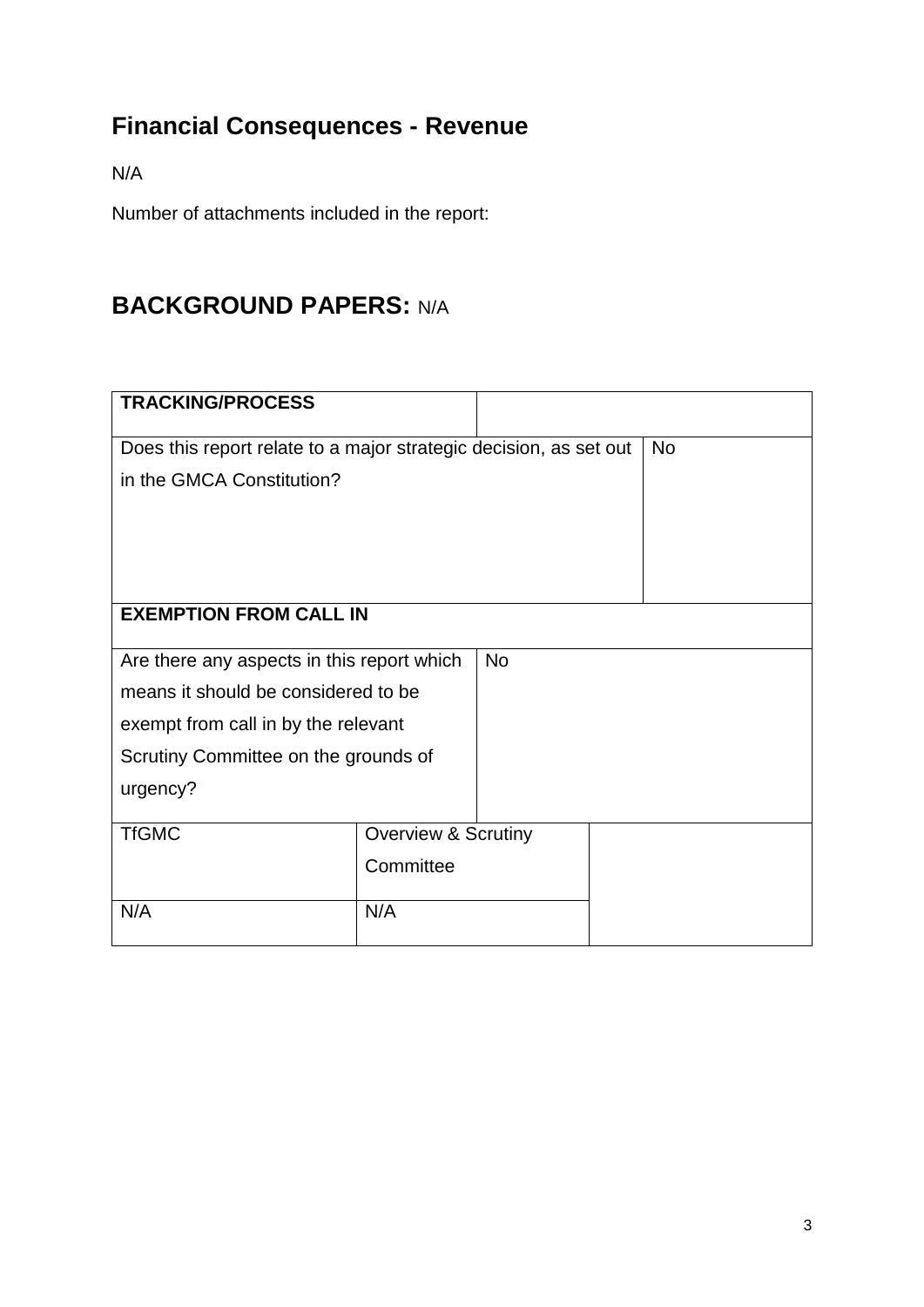# **Greater Manchester Combined Authority (GMCA) Internal Audit Charter 2021/22**

#### **1 Introduction**

- 1.1 This charter establishes the framework within which the Internal Audit Service operates to best serve the independent assurance requirements of the GMCA Audit Committee and also to meet its professional obligations under applicable professional standards.
- 1.2 The charter defines the mission, purpose, authority and principle responsibilities of the Internal Audit Service. It establishes the Internal Audit Service's position within the organisation; authorises access to records, personnel and physical properties relevant to the performance of audit engagements; and defines the scope of internal audit activities.
- 1.3 The charter will be subject to periodic review by the Head of Audit and Assurance and presented to senior management and the Audit Committee for approval.

#### **2 Mission Statement**

2.1 Internal Audit aims to enhance and protect organisational value by providing risk-based and objective assurance, advice and insight.

#### **3 Purpose**

3.1 The Internal Audit Service provides independent assurance to the Audit Committee on the effectiveness of the governance, risk management and internal control arrangements in place within GMCA and GM Fire and Rescue Service (GMFRS). It objectively evaluates and reports on the adequacy of the control environment as a contribution to the proper, economic, efficient and effective use of resources.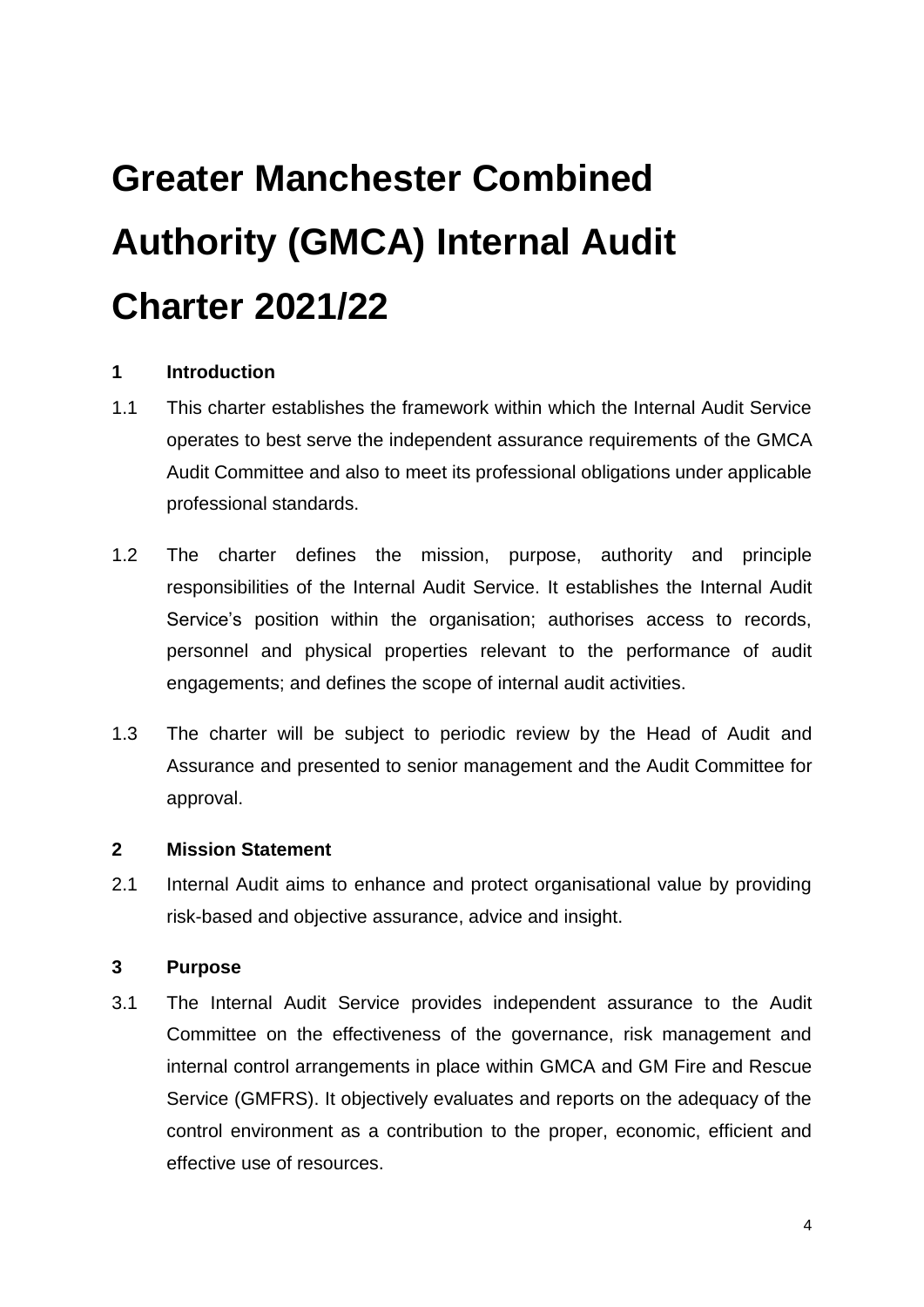#### **4 Definitions**

- Internal Auditing: "Internal auditing is an independent, objective assurance and consulting activity designed to add value and improve an organisation's operations. It helps an organisation accomplish its objectives by bringing a systematic, disciplined approach to evaluate and improve the effectiveness of risk management, control and governance processes." – Public Sector Internal Audit Standards 2017.
- Board: Greater Manchester Combined Authority
- Senior Management: Members of the Chief Executive's Management Team (CEMT)
- Chief Audit Executive: Head of Audit and Assurance

Responsible Financial Officer: GMCA Treasurer

#### **5 Statutory Requirements**

- 5.1 Internal Audit is a statutory service in the context of the Accounts and Audit Regulations 2015, which state "A relevant authority must undertake an effective internal audit to evaluate the effectiveness of its risk management, control and governance processes, taking into account public sector internal auditing standards or guidance".
- 5.2 This statutory role is recognised and endorsed in GMCA's Constitution and Financial Regulations.

#### **6 Professional Standards**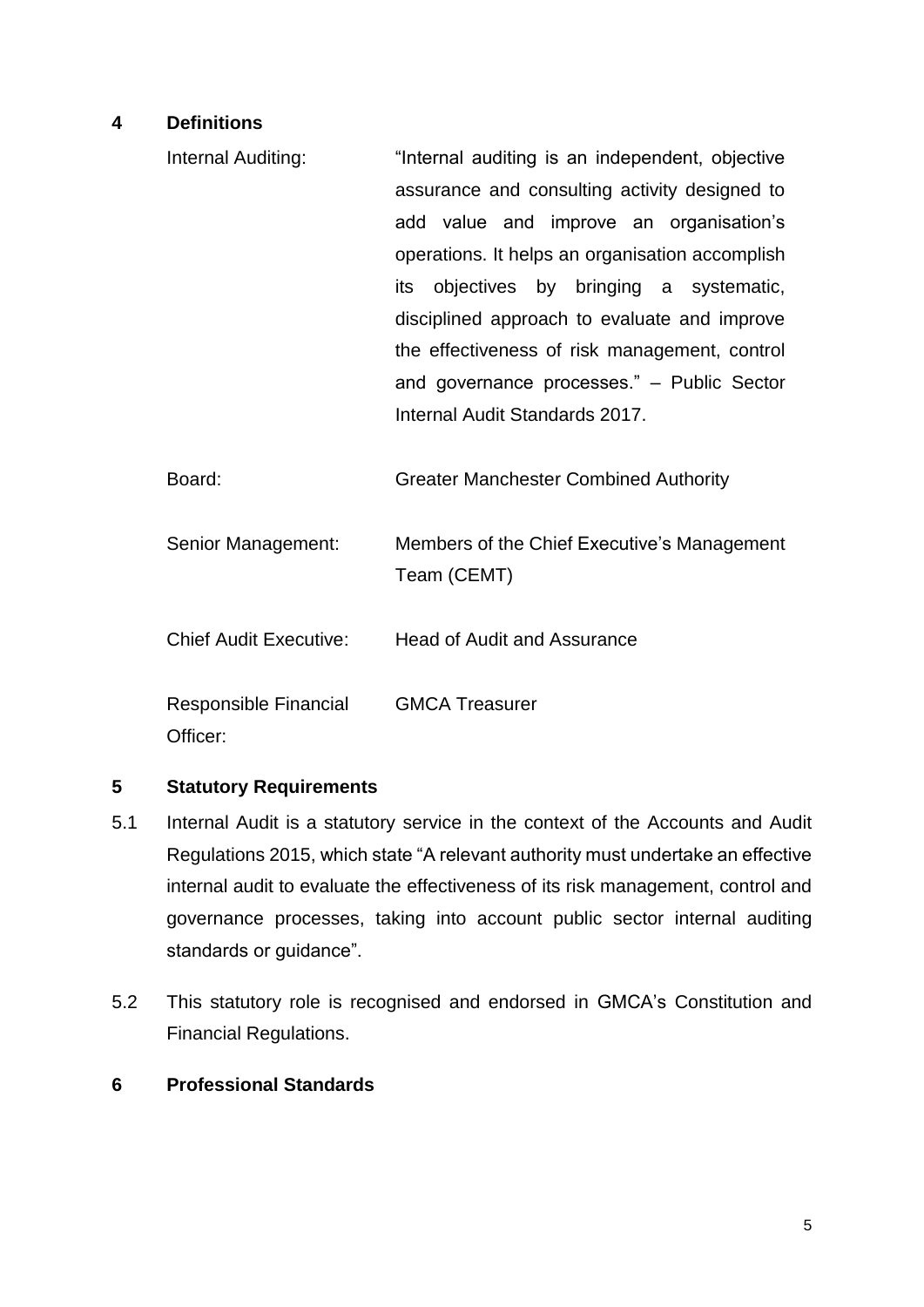- 6.1 The Internal Audit Service adheres to the Public Sector Internal Audit Standards (PSIAS), published by the Chartered Institute of Public Finance and Accountancy (CIPFA), which is the relevant standard setter for internal audit in local government in the United Kingdom.
- 6.2 The PSIAS encompass the mandatory elements of the Institute of Internal Auditors (IIA) International Professional Practices Framework (IPPF) as follows:
	- Definition of Internal Auditing
	- Code of Ethics, and
	- International Standards for the Professional Practice of Internal Auditing (including interpretations and glossary).
- 6.3 PSIAS also requires that Internal Auditors who work in the public sector must have regard to the Committee on Standards of Public Life Seven Principles of Public Life.

#### **7 Reporting Lines**

- 7.1 The Internal Audit Service sits within the Corporate Services Directorate. The Head of Audit and Assurance reports to the GMCA Treasurer on all corporate governance, performance matters and on all matters affecting the day to day administration and operation of the service.
- 7.2 The Head of Audit and Assurance also reports to the Treasurer as GMCA's 'Responsible Financial Officer' on all matters of internal financial control, fraud and irregularity and protection of assets. In recognition of the statutory duties of the 'Responsible Financial Officer' and the views of CIPFA on that person's relationship with internal audit, a formal protocol has been adopted to form the basis for a sound and effective working relationship. The protocol is attached to this Charter at Appendix 1.

#### **8 Access and Authority**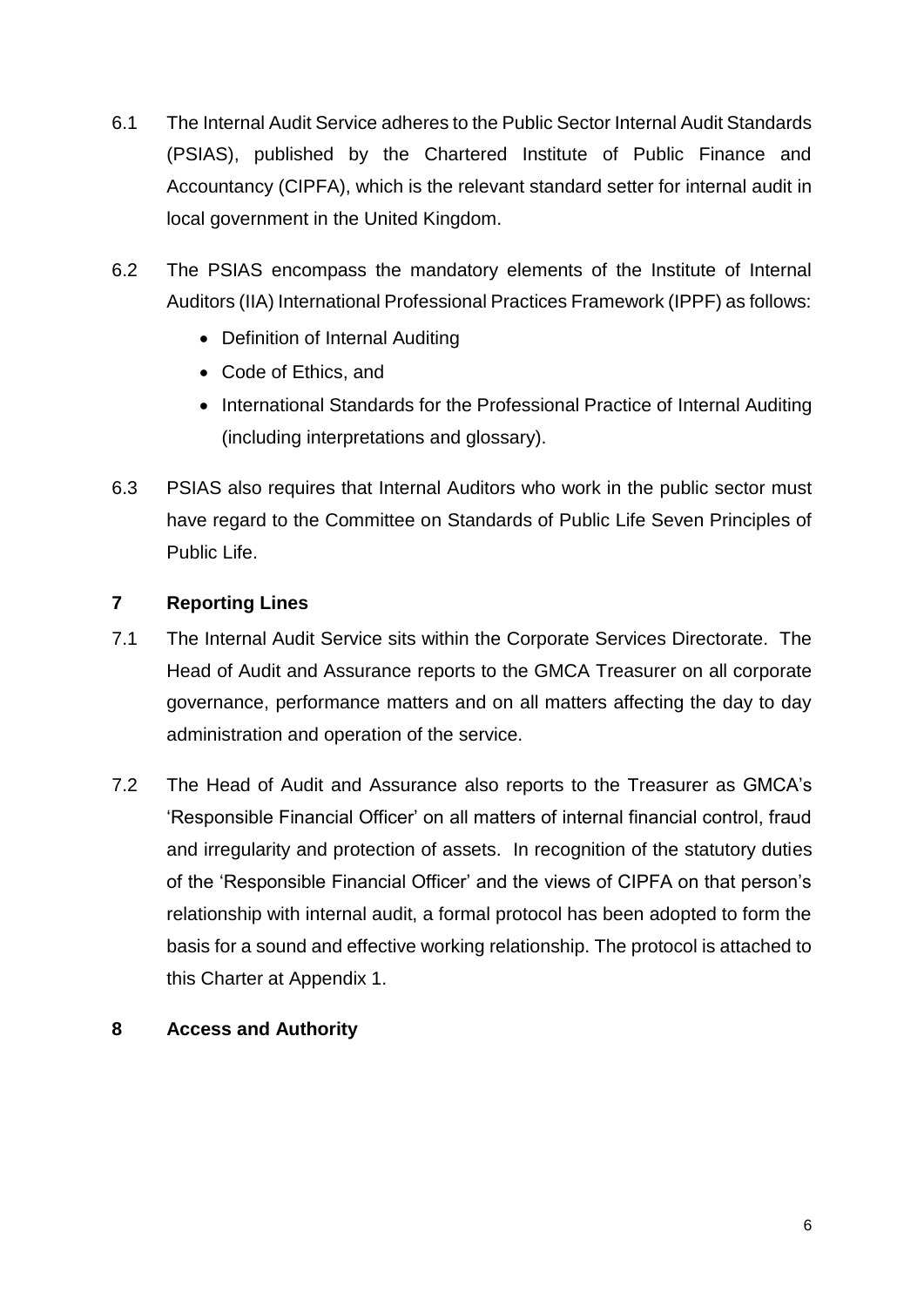- 8.1 The Head of Audit and Assurance, or their representative, has authority to enter all of GMCA's property at any time and have access to all documents and other records that appear necessary for the purpose of an audit. Such access shall be granted on demand and need not be subject to prior notice. The Head of Audit and Assurance is entitled to such information and explanations as appear necessary. The Head of Audit and Assurance can require any employee to produce any GMCA property under his or her control. This will include access to records relating to services provided by or on behalf of other organisations and management should consult with the Head of Audit and Assurance when contracts are drafted to ensure rights of access are included.
- 8.2 The Head of Audit and Assurance has free and confidential access to the Chair of the Audit Committee and reports to Audit Committee meetings as set out in the Committee's terms of reference.
- 8.3 The Head of Audit and Assurance shall have right of access to the Chief Executive Officer.
- 8.4 Internal Auditors respect the value and ownership of information they receive and the reports they produce, and do not disclose information without appropriate authority unless there is a legal or professional obligation to do so. They are prudent in the use and protection of information acquired in the course of their duties and shall not use information for any personal gain or in any manner that would be contrary to the law or detrimental to GMCA's legitimate and ethical objectives.

#### **9 Independence and Objectivity**

9.1 The PSIAS define independence as "freedom from conditions that threaten the ability of the Internal Audit Service to carry out its responsibilities in an unbiased manner". To assist Internal Audit to carry out the role and constructively challenge senior managers of GMCA, the Head of Audit and Assurance holds a sufficiently senior position.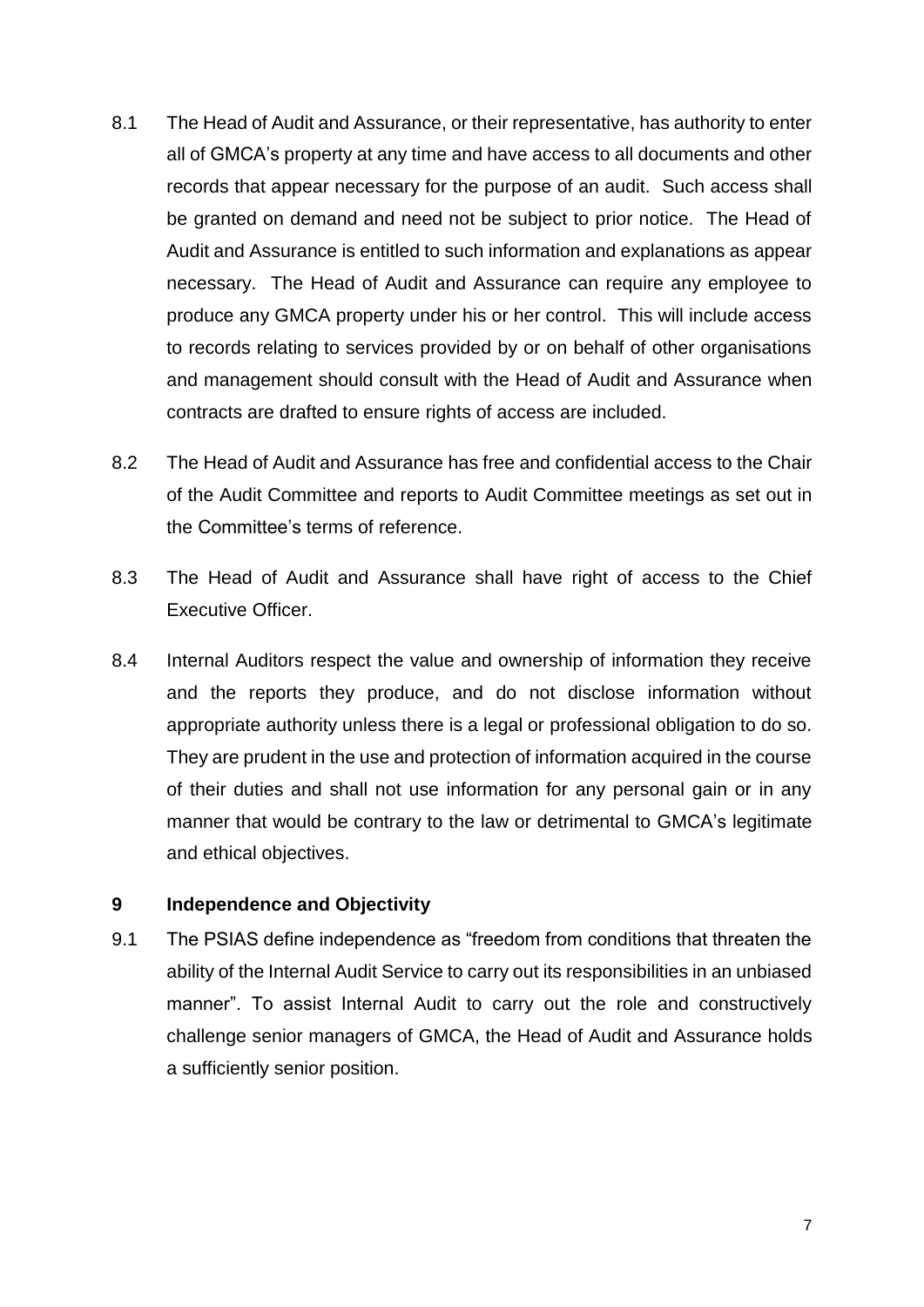- 9.2 The Internal Audit Service remains independent of other functions of GMCA, and with the exception of its support to management in relation to counter fraud and risk management work, no member of the Internal Audit Service has any executive or operational responsibilities.
- 9.3 Auditors are expected to deploy impartial and objective professional judgement in all their work, whether on audit work or investigations.
- 9.4 The Internal Audit Service's work programme and priorities are determined in consultation with senior management and the Board, but remain a decision for the Head of Audit and Assurance. The Head of Audit and Assurance has direct access to and freedom to report in their own name and without fear or favour.
- 9.5 The independence of the Head of Audit and Assurance is further safeguarded by ensuring that their remuneration and performance assessment are not inappropriately influenced by those subject to audit.
- 9.6 All auditors make an annual declaration of their interests and update this during the year as necessary, and where any auditor has a real or perceived conflict of interest this is managed to maintain the operational independence of the service as a whole. If independence or objectivity are impaired in fact or appearance, then the nature of the impairment is disclosed as appropriate.
- 9.7 Internal Audit team members who have transferred into the department will not be asked to review any aspects of their previous work within 12 months of them having left that area.
- 9.8 At an engagement level, auditor independence and objectivity will be confirmed and documented at the planning stage. Wherever feasible within a small team, rotation of auditors will take place to ensure that objectivity can be maintained.
- 9.9 The Head of Audit and Assurance makes an annual declaration that the internal audit function is operationally independent.

#### **10 Internal Audit Responsibilities**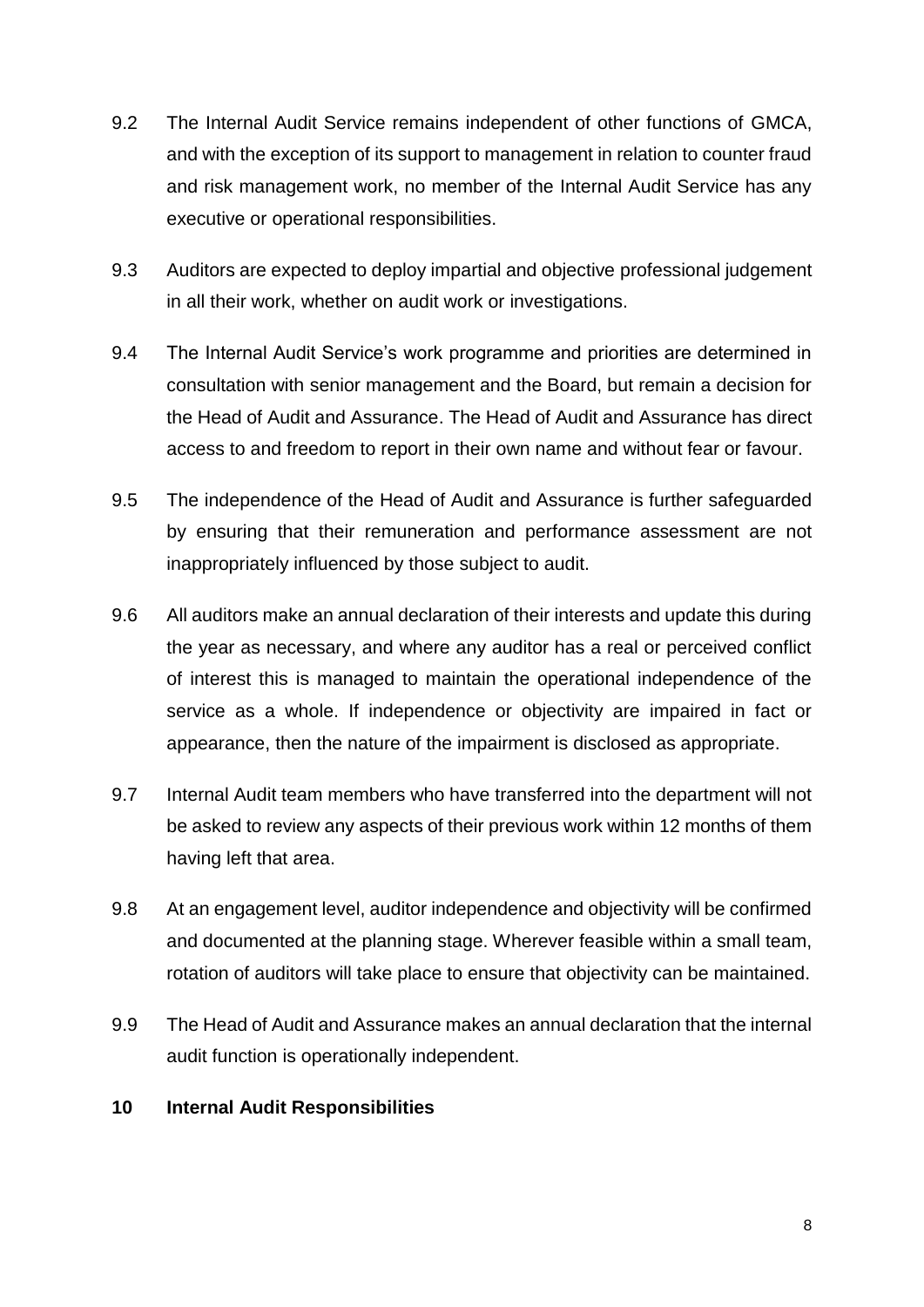- 10.1 The scope for internal audit is "the control environment comprising risk management, control and governance". The scope of internal audit therefore includes all of GMCA and GMFRS operations, resources, services and responsibilities in relation to other bodies. This description shows the very wide potential scope of internal audit work. In order to prioritise the allocation of internal audit coverage a risk-based approach is used.
- 10.2 Internal Audit responsibilities include the following:
	- Examining and evaluating the adequacy of GMCA's system of internal control;
	- Reviewing the procedures in place for ensuring that projects are properly managed and that decision making processes are robust;
	- Reviewing the integrity and reliability of financial and operating information and the means to identify, measure, classify and report such information;
	- Reviewing the systems established by management to ensure compliance with those policies, procedures, laws and regulations which could have a significant impact on operations and reports and determining whether GMCA is compliant;
	- Reviewing the extent to which GMCA's assets and interests are accounted for and safeguarded against loss of all kinds arising from fraud and other offences. Where appropriate verifying the existence of assets;
	- Appraising the economy, efficiency and effectiveness with which resources are employed;
	- Reviewing operations, projects or programmes to ascertain whether results are consistent with established objectives and whether the operations, projects or programmes are being carried out as planned;
	- Reviewing the extent to which risks to GMCA's key objectives and fraud and corruption risks are assessed and appropriately mitigated and managed; and
	- Providing assurance to other parties in relation to grant funding certifications.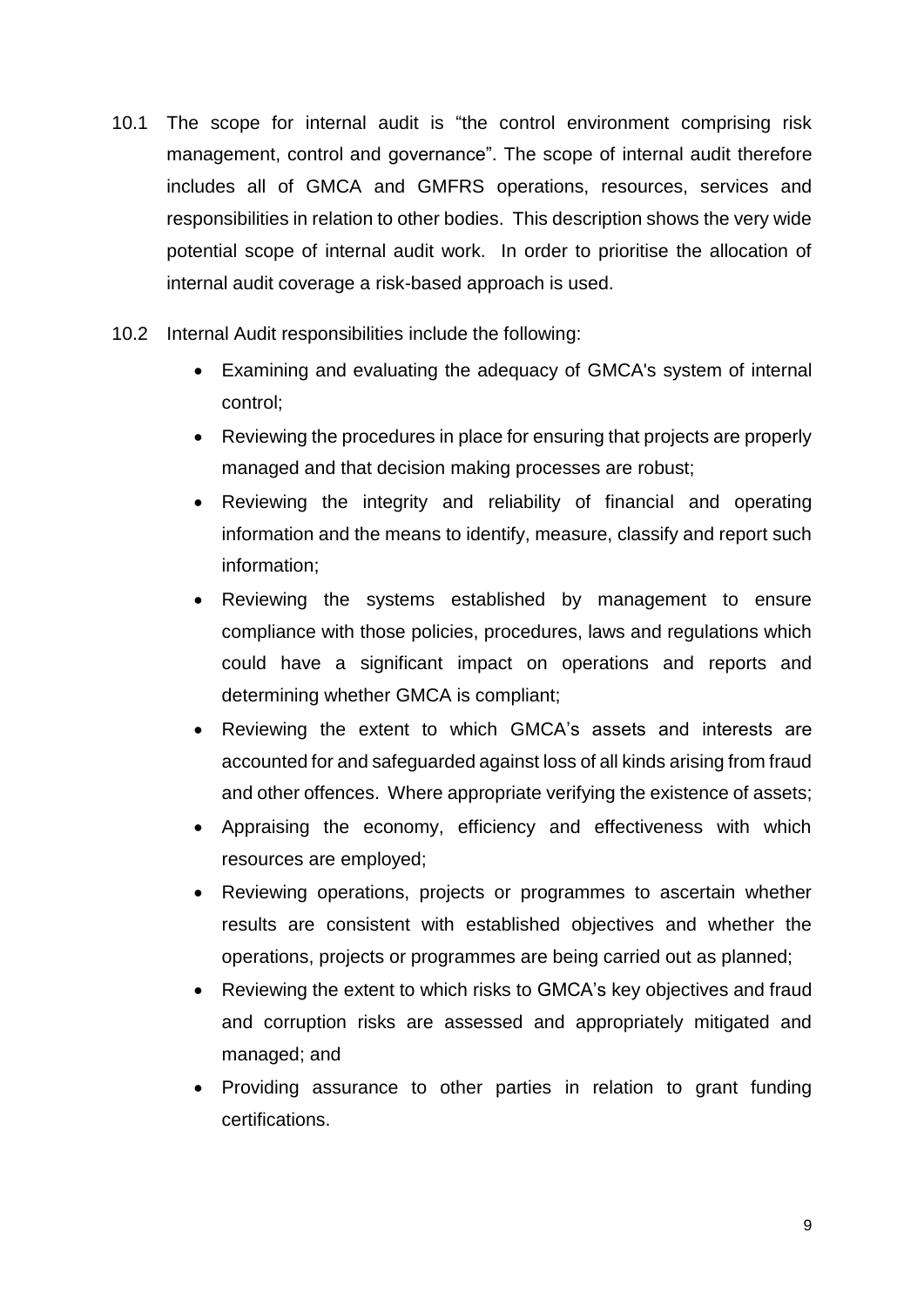10.3 Directors are responsible for ensuring that internal control arrangements are sufficient to address the risks facing their Directorate, and for responding to Internal Audit requests and reports within agreed timescales.

#### **11 Consultancy Services**

- 11.1 The Internal Audit Service provide independent and objective advice to help management improve their risk management, governance and internal control arrangements. This is primarily achieved by the planned programme of assurance assignments. Consultancy work driven by risk-based planning may typically be on those areas of the organisation's business where risk and control are not in existence or not well established. This could relate to new systems or areas undergoing significant change where there is no system of risk management or control framework to assure. Consultancy work adds to Internal Audit's knowledge base and can contribute to the overall Internal Audit opinion and/or assurance rating.
- 11.2 In relation to consultancy services, the Head of Audit and Assurance must:
	- consider the effect on the opinion work before accepting consultancy services over and above any already agreed as part of the Internal Audit plan. Approval will be sought from the Audit Committee for any significant additional consultancy services not already included in the Internal Audit Plan if it is deemed that taking on the work could impact the delivery of the agreed Internal Audit Plan or annual opinion.
	- decline the consulting engagement or obtain competent advice and assistance if the Internal Auditors lack the knowledge, skills, or other competencies needed to perform all or part of the engagement.
	- consider if consultancy work contributes to the overall annual opinion.
	- 11.3 The standard of work that is delivered in consultancy services will be the same as that in assurance work. The mandatory requirements of the PSIAS relate to standard of performance in both assurance and consultancy activities.

#### **12 Fraud and Corruption**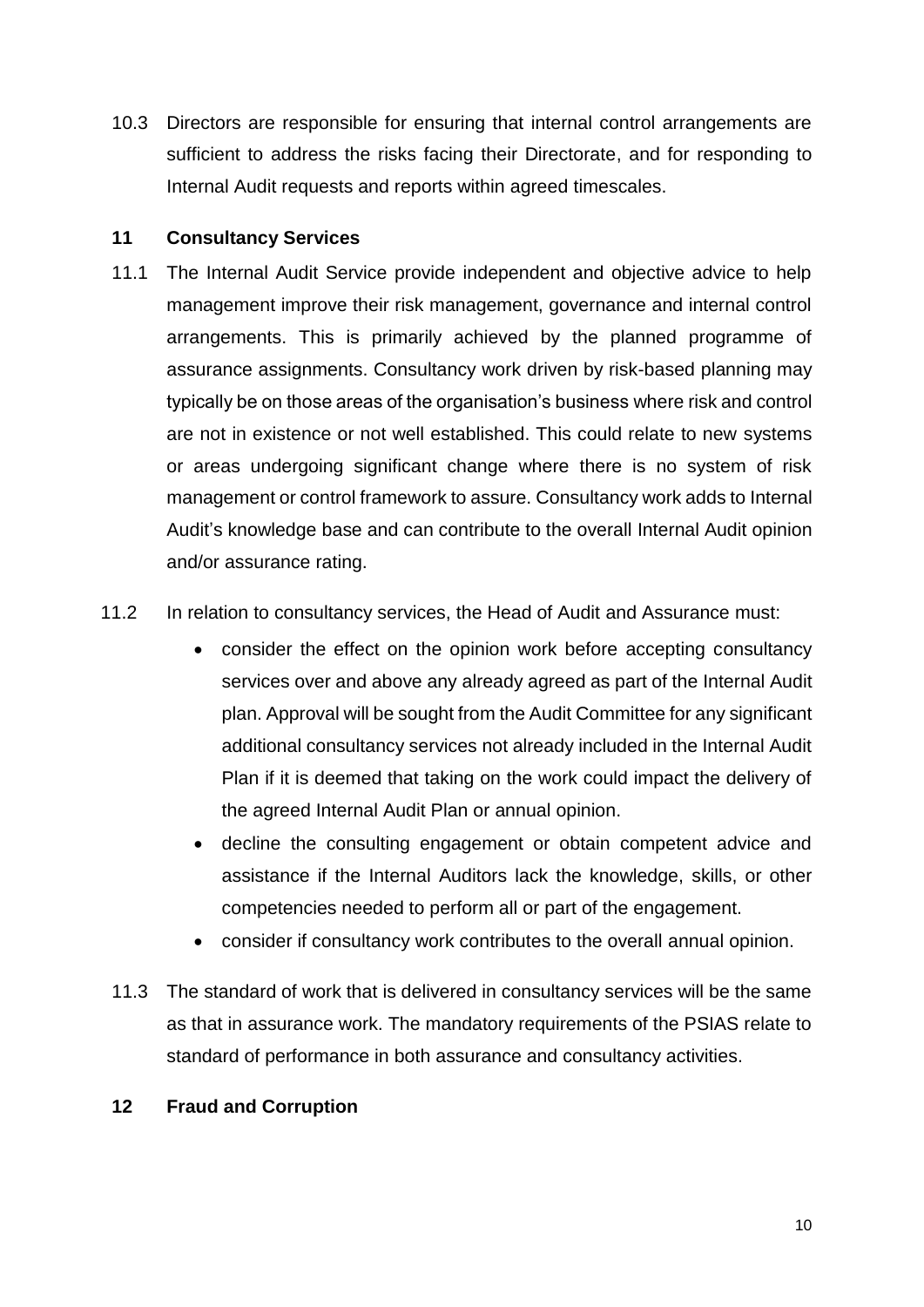- 12.1 The responsibility for the prevention and detection of fraud and corruption lies with management. Audit procedures alone cannot guarantee that fraud or corruption will be detected. Internal Audit will however be alert in all of their work to risks and exposures that could allow fraud or corruption.
- 12.2 The role of Internal Audit with regard to fraud investigation is detailed in GMCA's Anti-Fraud and Corruption Policy Statement. Any suspected fraud or irregularities will be reported to the Head of Audit and Assurance so that investigation work can be carried out and the adequacy of relevant controls considered.

#### **13 Risk Management**

13.1 The Head of Audit and Assurance has taken on responsibility for the development and roll out of the Risk Management Framework within GMCA. Whilst the Head of Audit and Assurance may have some part (directly or indirectly through the management of others) in the facilitation of the ongoing maintenance of risk registers within GMCA it is clearly established within the Risk Management Framework that management and Officers own the risks both within Directorates and at a Strategic Risk level. Internal Audit do not own risks, neither do they make decisions relating to risk.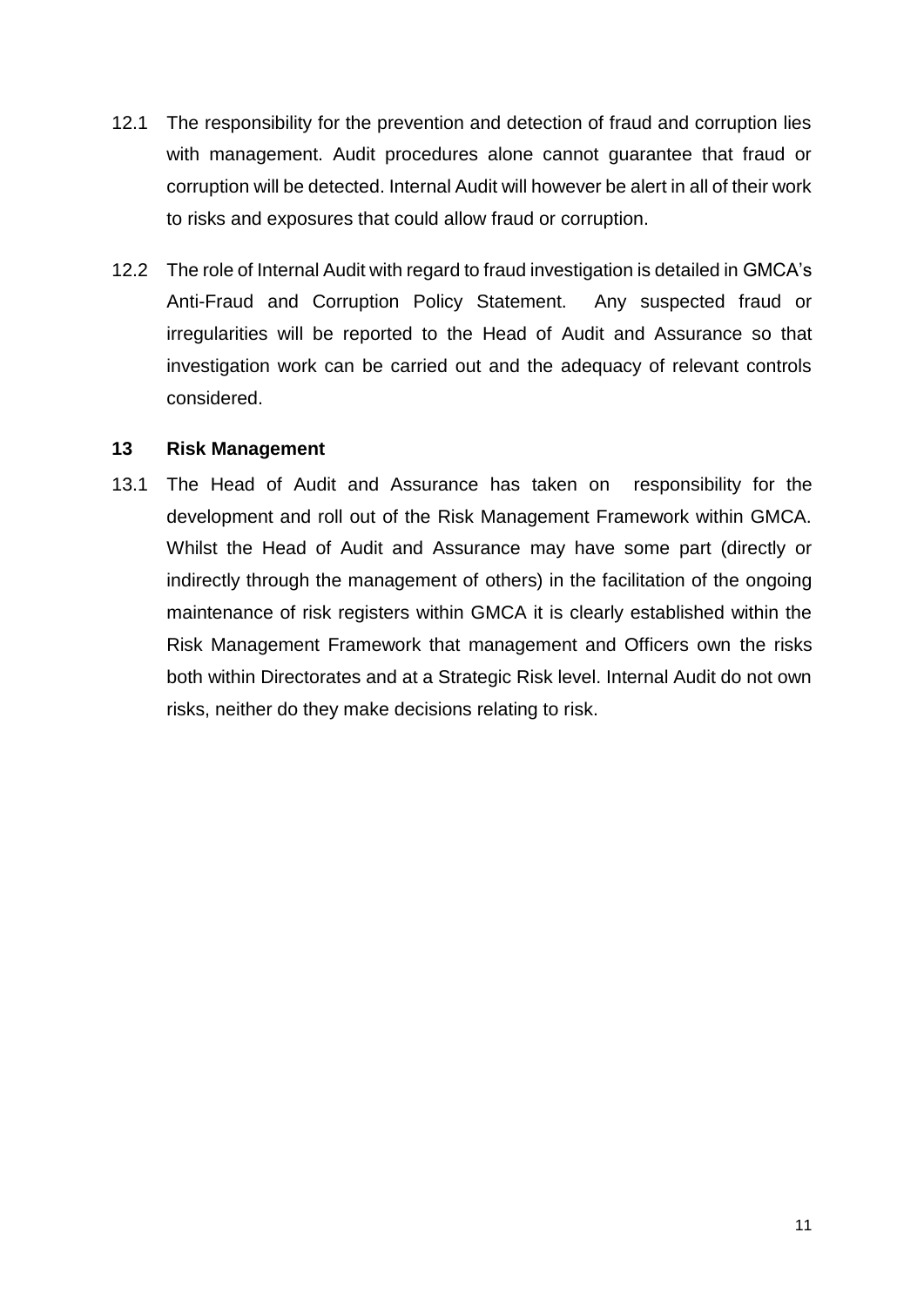13.2 Management accept that these arrangements present an impairment to the independence of Internal Audit in relation to the assessment of risk management arrangements. Periodic, independent external assurance of risk management arrangements will be required.

#### **14 Resourcing**

- 14.1 Internal Audit should be appropriately resourced in terms of numbers, grades, qualification levels and experience, having regard to its objectives and to the Standards. Internal Auditors should be properly trained to fulfil their responsibilities and should maintain their professional competence through an appropriate on-going development programme.
- 14.2 The Head of Audit and Assurance is responsible for ensuring that the resources of the Internal Audit Service are sufficient to meet its responsibilities and achieve its objectives. If the Head of Audit and Assurance concludes that resources were insufficient they would report this to the GMCA Treasurer and the Audit Committee. The Head of Audit and Assurance is responsible for appointing staff to the Internal Audit Service and ensuring that there is the appropriate mix of qualifications, experience and audit skills.

#### **15 Reporting**

- 15.1 The Head of Audit and Assurance will issue to the Audit Committee:
	- An annual Strategic Internal Audit Plan This will be a risk-based plan prepared in conjunction with management that will take into consideration:
		- o Strategic risks
		- o Key operational risks
		- o Previous audit opinions
		- o Other sources of assurance
		- o Internal Audit resources
	- For each meeting of the Audit Committee, reports on progress of the Internal Audit work, encompassing:
		- o Progress on delivery of the agreed Internal Audit Plan.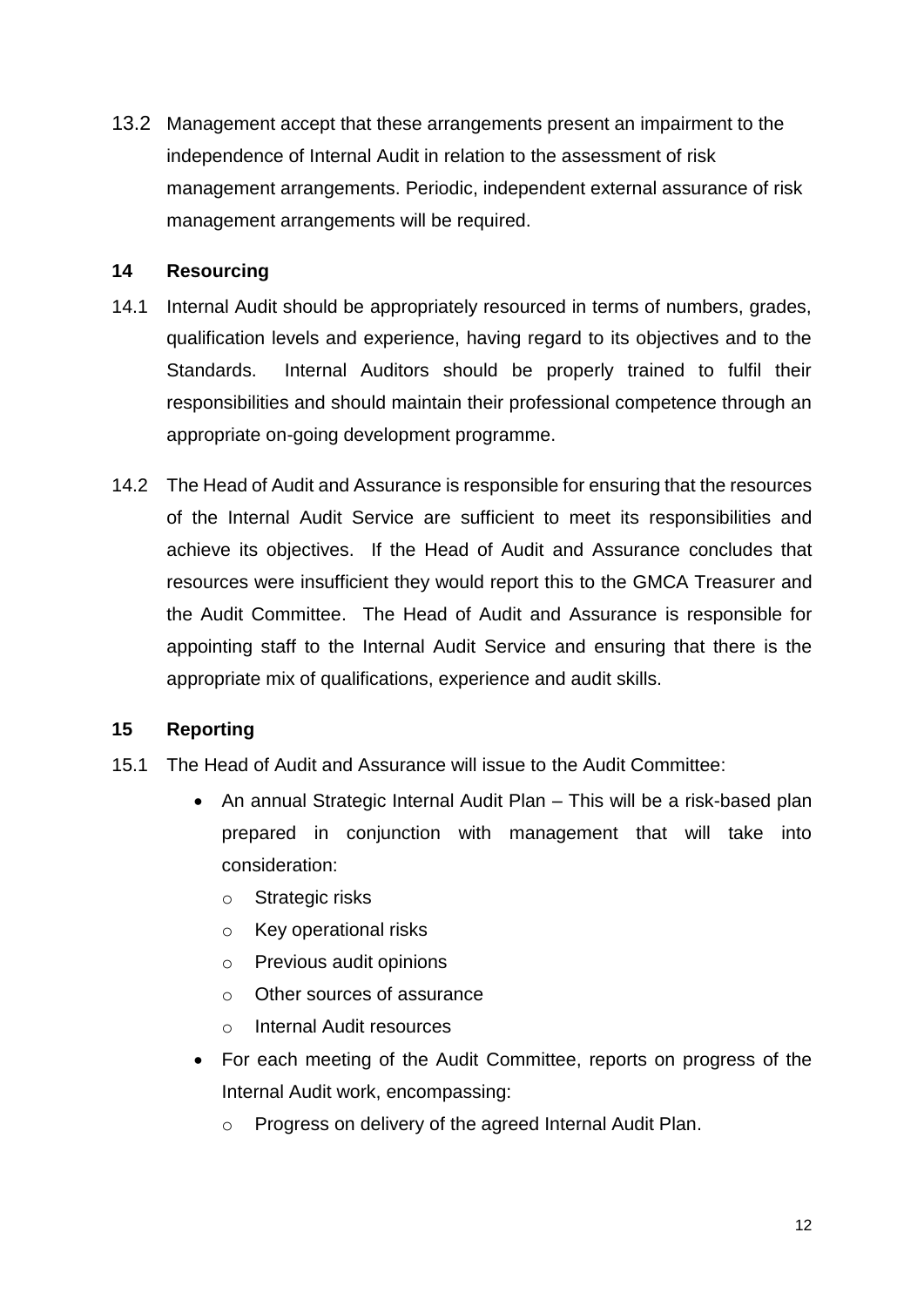- o Any significant resourcing issues affecting the delivery of Internal Audit Objectives.
- o Key findings from Internal Audit work performed.
- o Progress on the implementation of Internal Audit recommendations.
- o Progress on the delivery of any additional consulting services not included in the Internal Audit Plan.
- o Proposed changes to the Internal Audit Plan for approval by the Audit Committee.
- o Counter fraud and investigation activity.
- An annual report which will include:
	- o A summary of the work undertaken in the period.
	- o The Head of Audit and Assurance's overall assurance opinion.
	- o A statement of conformity with PSIAS.
	- o The results of the quality assurance and improvement programme (QAIP).
- 15.2 All audit engagements will be the subject of formal Internal Audit reports. Copies of all final reports will be shared with:
	- Audit Sponsor
	- Key Audit Contacts
	- Chief Executive Officer
	- **•** Treasurer
	- **•** External Auditor
- 15.3 Executive Summaries will be shared with Audit Committee members, with full reports being made available to Members on request.

#### **16 External Audit**

16.1 The work of External Audit is factored into the Internal Audit work plan, and Internal Audit and External Audit meet formally and informally during the year in order to share key audit findings and/or areas of potential focus. Whilst GMCA's current External Auditors do not place any reliance on Internal Audit's work all internal audit reports are shared with the External Auditors to provide visibility of audit conclusions and findings.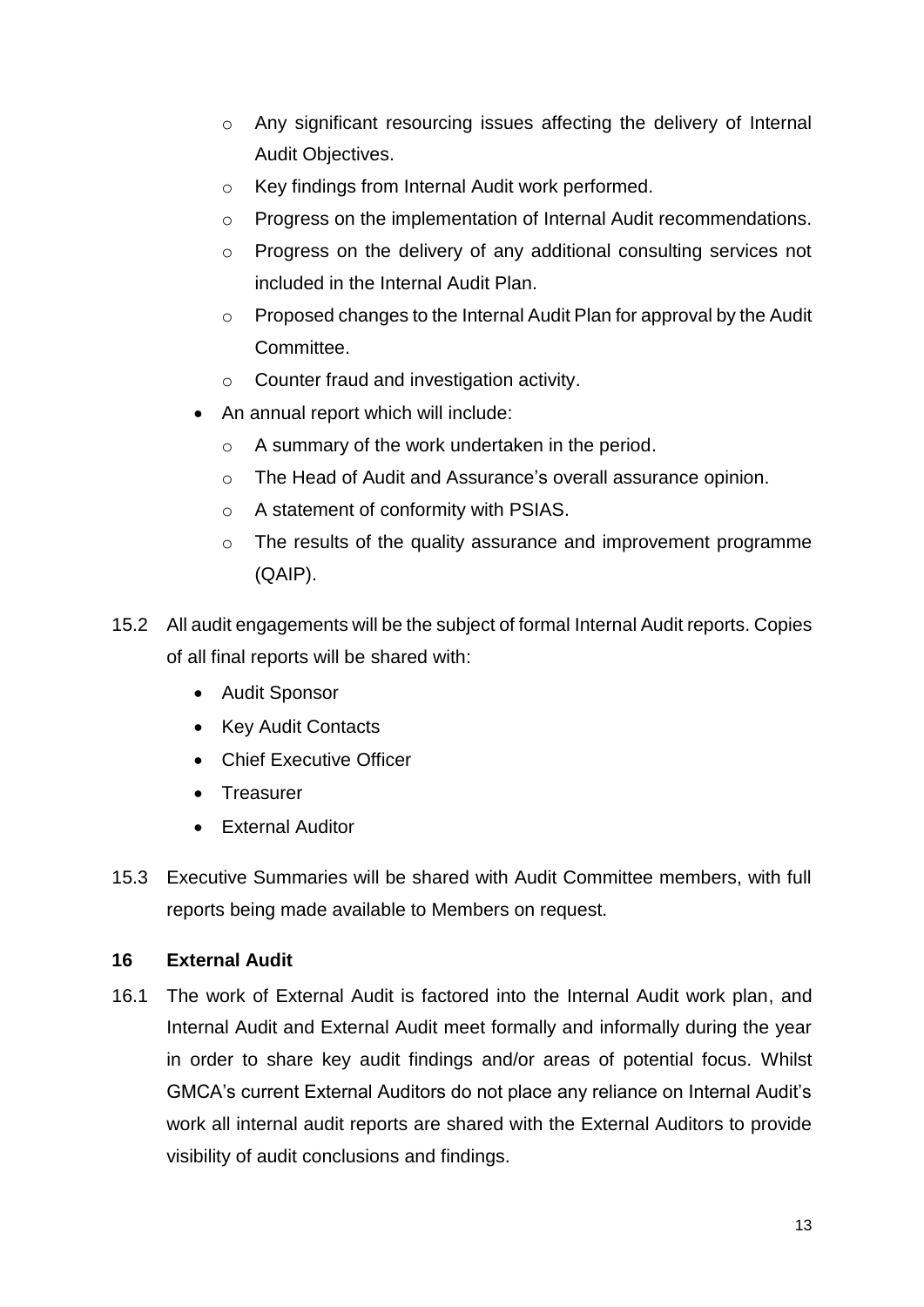#### **17 Other Sources of Assurance**

- 17.1 Internal Audit is one source of assurance but there are also other sources of assurance that are either routinely provided or are provided on an ad-hoc basis due to specific circumstances. The "Lines of Defence" model helps understand where and how assurance is achieved:
	- First line Day to day operational activities that establish systems, processes and controls across all activities.
	- Second line Oversight and management review. It is separate from those people who undertake those responsibilities on a day to day basis, as part of their normal duties.
	- Third line This relates to independent, objective assurance obtained through Internal Audit, which, through an approved programme of work, is able to provide an objective opinion on the effectiveness of governance, risk management and internal control arrangements.
	- Fourth line This relates to other external sources of assurance that are independent and removed from the chain of command. Examples include the Health and Safety Executive (HSE), HMICFRS, and other external sources of assurance.
- 17.2 The Head of Audit and Assurance will work with management to understand sources of assurance across all lines of defence in order to ensure that an effective, integrated assurance framework is established. This will assist in the efficient and effective deployment of Internal Audit resource and reduce duplication of assurance provision.

#### **18 Quality Assurance and Improvement**

18.1 The Head of Audit and Assurance operates a Quality Assurance and Improvement Programme (QAIP) that both monitors the on-going performance of Internal Audit activity and periodically assesses the Internal Audit Service's compliance with PSIAS. This includes both internal and external assessments.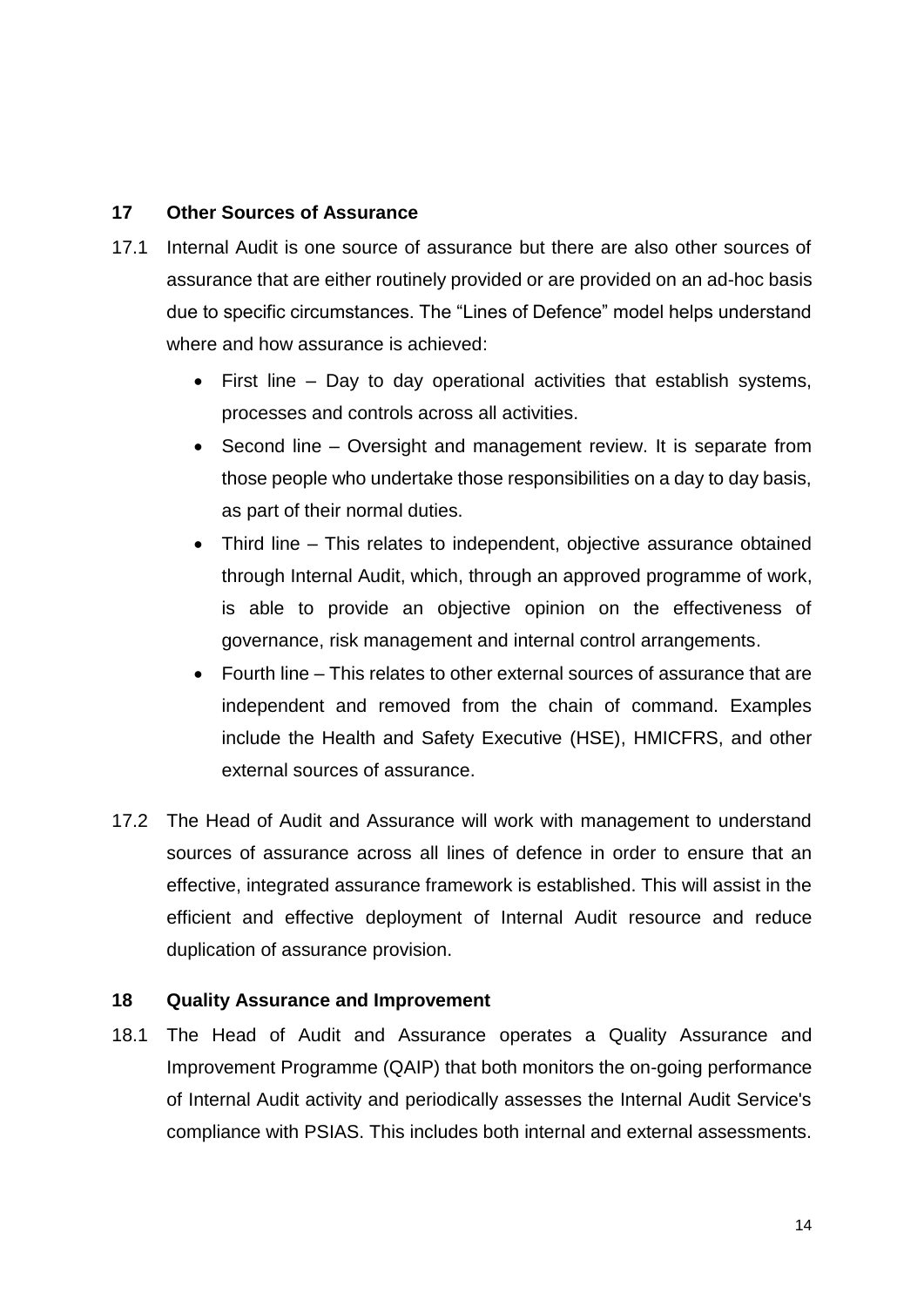18.2 The results of the QAIP, including any areas of non-conformance with PSIAS, are reported annually to senior management and the Audit Committee.